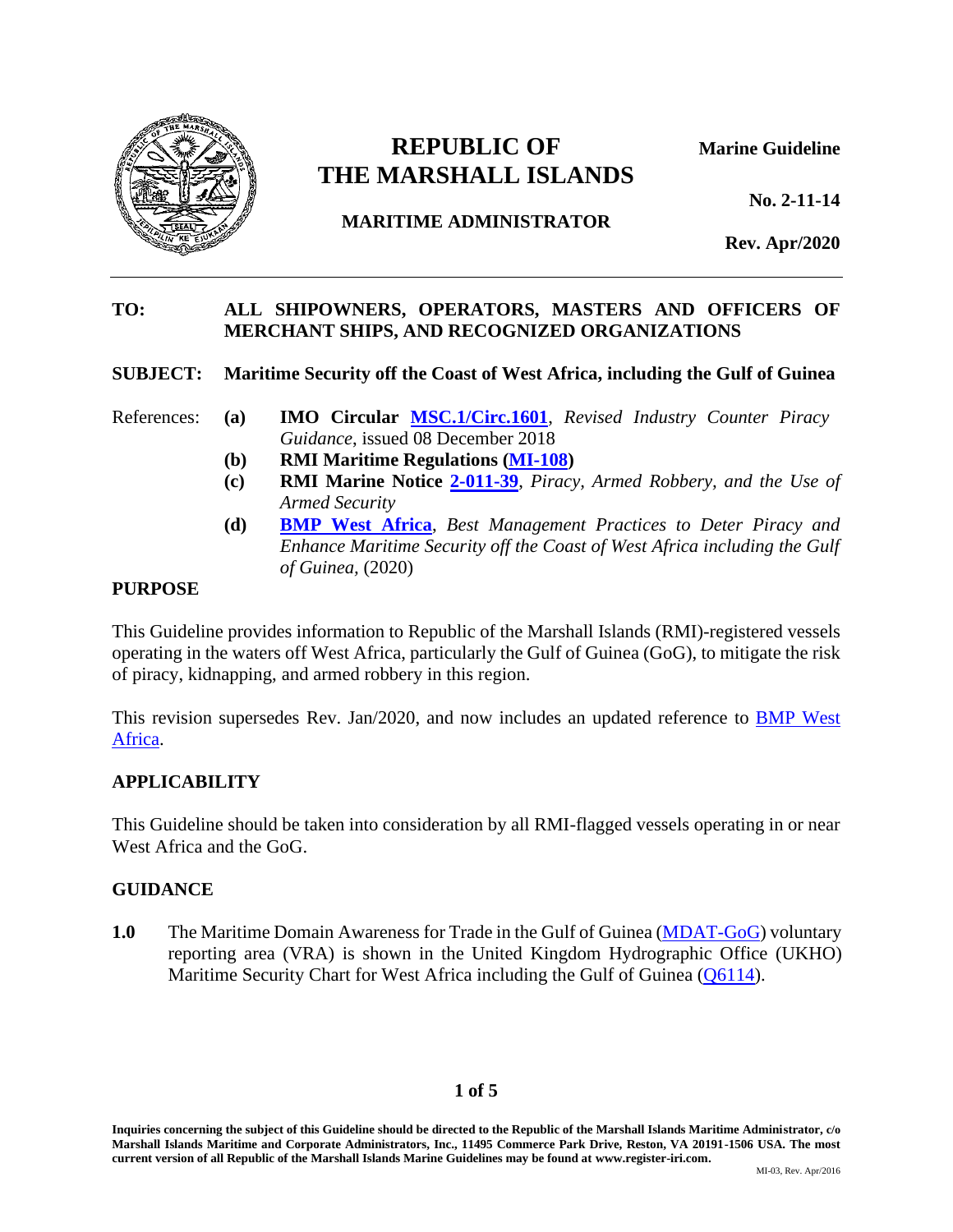- 1.1 Coordinates of the MDAT-GoG VRA chart are:
	- 21°N African coastline (proximity of Cape Blanc, Western Sahara)
	- $21^{\circ}N 029^{\circ}W$
	- $14^{\circ}N 029^{\circ}W$
	- $17°S 008°E$
	- 17°S African coastline (proximity of the Angola-Namibia border)

Coordinates have been rounded to the nearest whole degree of latitude or longitude.

- **2.0** The MDAT-GoG is a virtual reporting mechanism supporting the interregional architecture defined by the Yaoundé Code of Conduct. The British and French Navies run the program with staff in Portsmouth, United Kingdom and Brest, France. MDAT-GoG replicates the same functions of the former Maritime Trade and Information Sharing Centre – Gulf of Guinea (MTISC-GoG). The MDAT-GoG VRA exists to improve security, provides valuable support to mariners and maintains the freedom of navigation for all vessels in the waters off Africa's western seaboard.
- **3.0** The British Navy team also brings expertise from managing the United Kingdom Maritime Trade Operations (UKMTO) VRA in the Indian Ocean. The information supplied by vessels will be treated as commercially confidential. MDAT-GoG's output contributes to maritime situational awareness in Central and Western Africa and supports the safety and security of mariners.
- **4.0** The Navtex receivers on ships should be programed to receive navigation warnings from all appropriate Navtex stations. In Navigational Areas (NAVAREAs), Masters of vessels inside the West Africa VRA should ensure that they receive all relevant navigational warnings. Inmarsat C terminals should be set to receive navigational warnings from both NAVAREA II (France) and NAVAREA VII (South Africa).
- **5.0** It is **strongly recommended** that all RMI-registered vessels transiting the West Africa VRA maintain a setting of **Security Level II** (or equivalent security measures). For a current and comprehensive list of areas with a required or recommended setting of Security Level II, refer to the Administrator's [Security Level webpage.](https://www.register-iri.com/maritime/maritime-security/)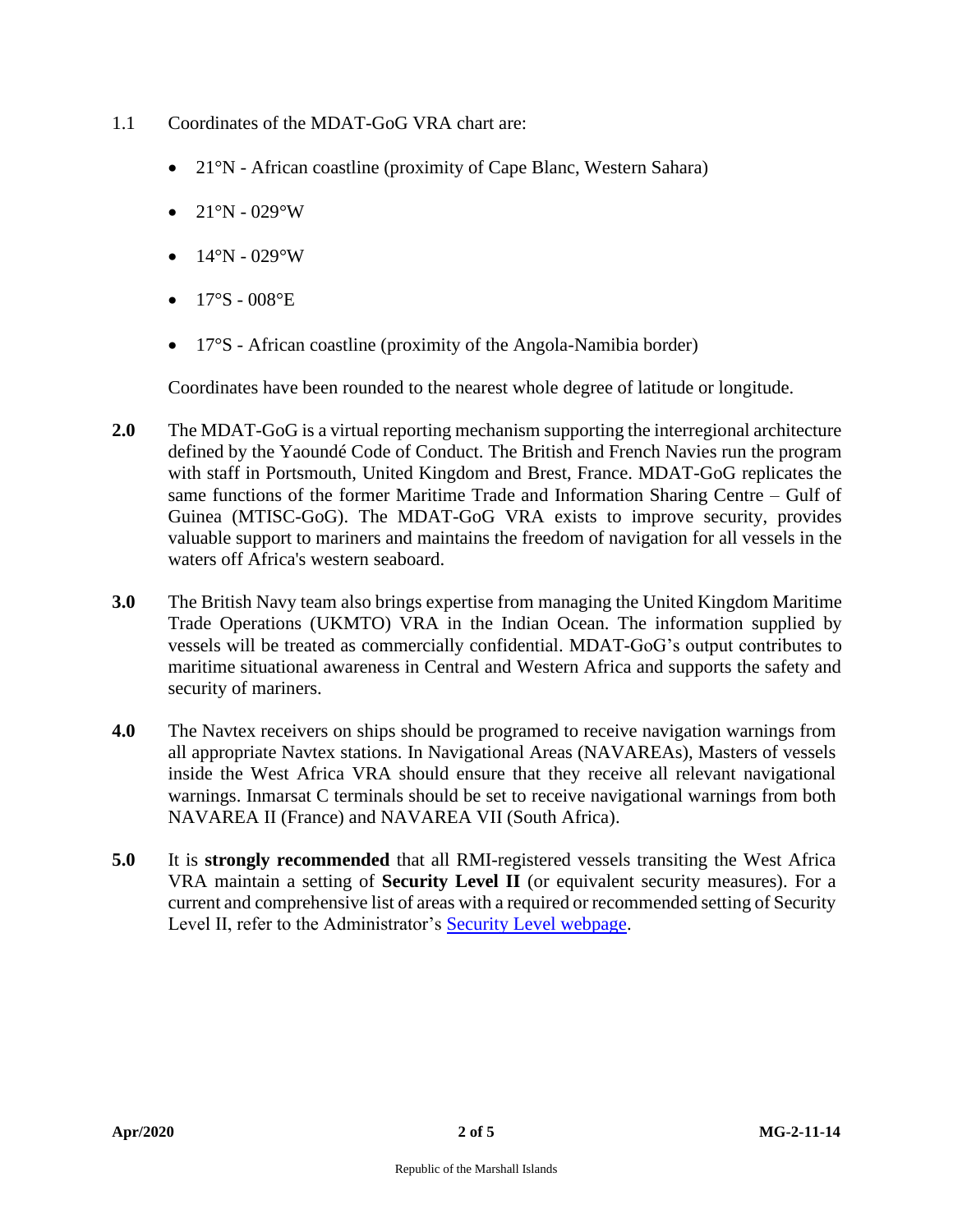# **6.0 Reporting a GoG Piracy or Armed Robbery Incident**

6.1 In accordance with the provisions of RMI Maritime Regulations, MI-108, §6.35.7 and §6.36, in the event of a GoG piracy or armed robbery incident, the [Administrator](mailto:shipsecurity@register-iri.com?subject=Piracy%20Incident%20Report%20(MI%20109-2)) must be informed of the incident by submitting form [MI-109-2.](https://www.register-iri.com/wp-content/uploads/MI-109-2-Report-of-Acts-of-Piracy-Armed-Robbery-against-Ships.pdf) This report must be delivered by the fastest means possible to:

| <b>Email:</b> | shipsecurity@register-iri.com |  |  |
|---------------|-------------------------------|--|--|
|               | dutyofficer@register-iri.com  |  |  |
| <b>Fax:</b>   | $+1$ 703 860 2284; or         |  |  |
| Tel:          | $+1$ 571 441 1885             |  |  |

- 6.2 The [International Maritime Bureau Piracy Reporting Centre \(IMB PRC\)](mailto:imbkl@icc-ccs.org;%20piracy@icc-ccs.org?subject=Piracy%20Incident%20Report) should be emailed to submit a *[Piracy & Armed Robbery Attack Report](http://www.icc-ccs.org/images/stories/IMB_PRC/docs/piracy%20reporting%20form.doc?phpMyAdmin=F5XY3CeBeymbElbQ8jr4qlxK1J3)*.
- 6.3 Masters should call MDAT-GoG on the Live Emergency Line (+33 (0) 2 98 22 88 88) at the time any incident occurs. This phone number is monitored around the clock (24/7). Masters should contact MDAT-GoG as soon as possible to facilitate quick actions by the MDAT-GoG and their regional contacts. Masters or Company security officers (CSOs) may also report incident details by using the MDAT-GoG Incident Report form and submitting via email to [MDAT-GoG:](mailto:watchkeepers@mdat-gog.org?subject=Incident%20Report)

|      | <b>Email:</b> watchkeepers@mdat-gog.org |  |
|------|-----------------------------------------|--|
| Tel: | $+33(0)$ 2 98 22 88 88 (emergency)      |  |
| Tel: | $+33(0)$ 2 98 22 13 02 (exercise)       |  |

A copy of this report should also be emailed to the **RMI Ship Security Department** using the contact information listed above in §6.1.

# **7.0 Company Security Exercises**

7.1 MDAT-GOG invites Companies or CSOs to include them in Company-led security exercises. Please do not hesitate to contact the MDAT-GOG in advance of the exercise. The exercise telephone number is **+33 (0) 2 98 22 13 02**. This dedicated exercise telephone number helps to keep the Live Emergency Line free.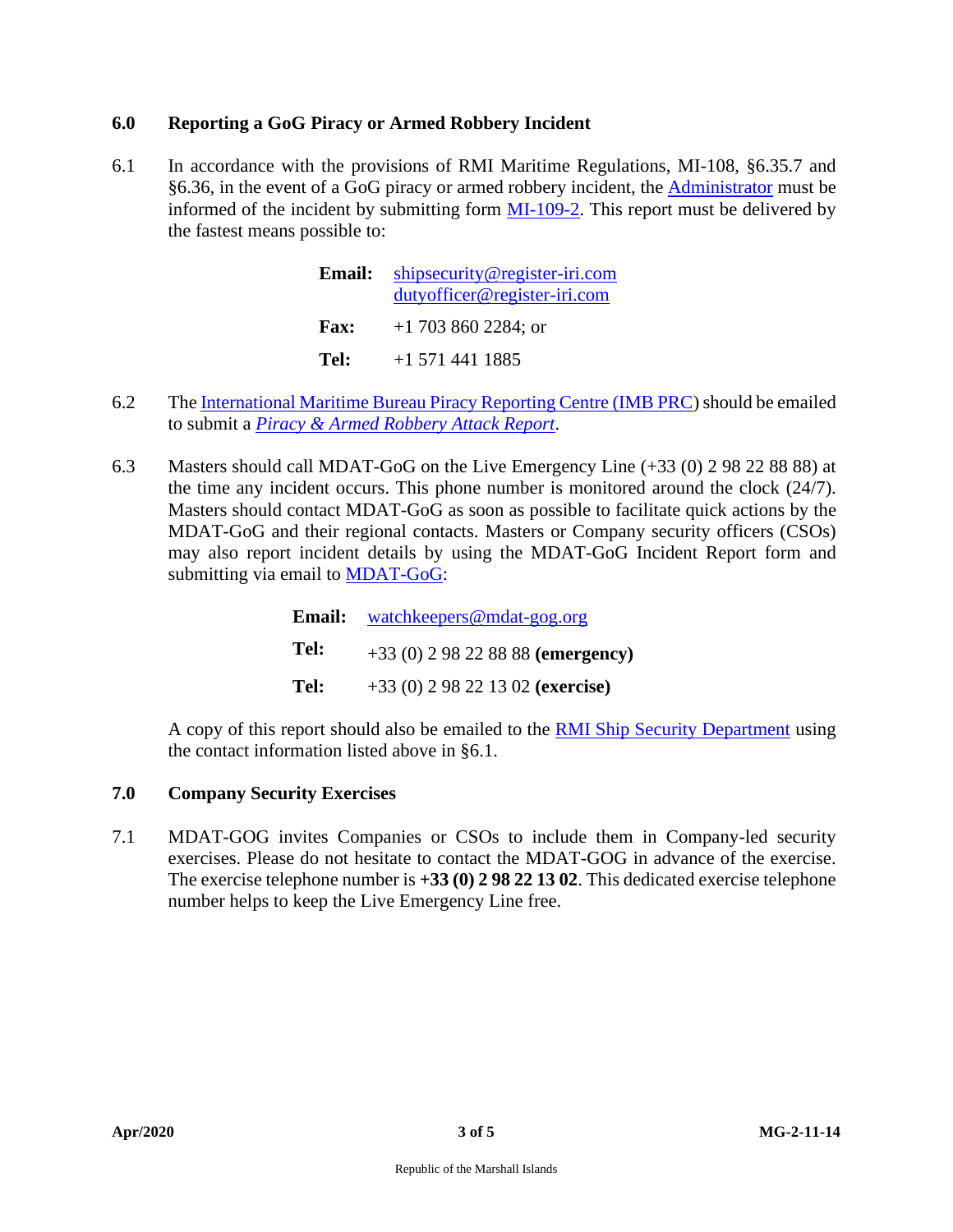## **8.0 Voluntary Reporting within the MDAT-GoG VRA**

8.1 While operating within the MDAT-GoG VRA, merchant vessels are **strongly encouraged** to report to MDAT-GoG by email or telephone at the times indicated in the table below. The four MDAT-GoG reporting forms are hyperlinked.

| <b>TYPE OF REPORT</b>                                  | <b>WHEN TO SUBMIT</b>               |
|--------------------------------------------------------|-------------------------------------|
|                                                        | • Entering the VRA                  |
| <b>MDAT-GoG Initial Report</b>                         | • Leaving a Port within the VRA     |
| <b>MDAT-GoG Daily Position Report</b><br>(at 1200 UTC) | • Underway with in the VRA          |
|                                                        | • Arriving at a Port within the VRA |
| <b>MDAT-GoG Final Report</b>                           | • Exiting the VRA                   |
|                                                        | • Arriving at a Port within the VRA |
| <b>MDAT-GoG Incident Report</b>                        | • Exiting the VRA                   |

8.2 All information reported to MDAT-GoG is treated in strict commercial confidence. **It is not necessary to copy the Administrator when voluntarily reporting to the MDAT-GoG while operating in the VRA.**

## **9.0 Risk Assessment Checklist**

9.1 The following table is a risk assessment checklist that may be used as guidance to prepare for operating within the MDAT-GoG VRA:

| <b>RISK ASSESSMENT CONSIDERATIONS</b>                               |                                |  |  |
|---------------------------------------------------------------------|--------------------------------|--|--|
| Automatic Identification System (AIS) to be<br>left on through VRA? | Extra Lookouts                 |  |  |
| Anti-threat measures in place?                                      | Fire Pump Ready                |  |  |
| Crew Briefing                                                       | <b>Locked Doors</b>            |  |  |
| Fire Hoses Rigged                                                   | <b>Outboard Ladders Stowed</b> |  |  |
| Barbed or Razor Wire                                                | <b>Dummies Posted</b>          |  |  |
| <b>External Communication Plan</b>                                  | Manned Engine Room             |  |  |
| Citadel                                                             | Crew Drills Completed          |  |  |
| <b>Night Vision Optics</b>                                          | Armed Security Team on board?  |  |  |
| Closed-Circuit Television (CCTV)                                    | Doctor on board?               |  |  |
| Unarmed Security Team on board                                      | Weapons held on board?         |  |  |